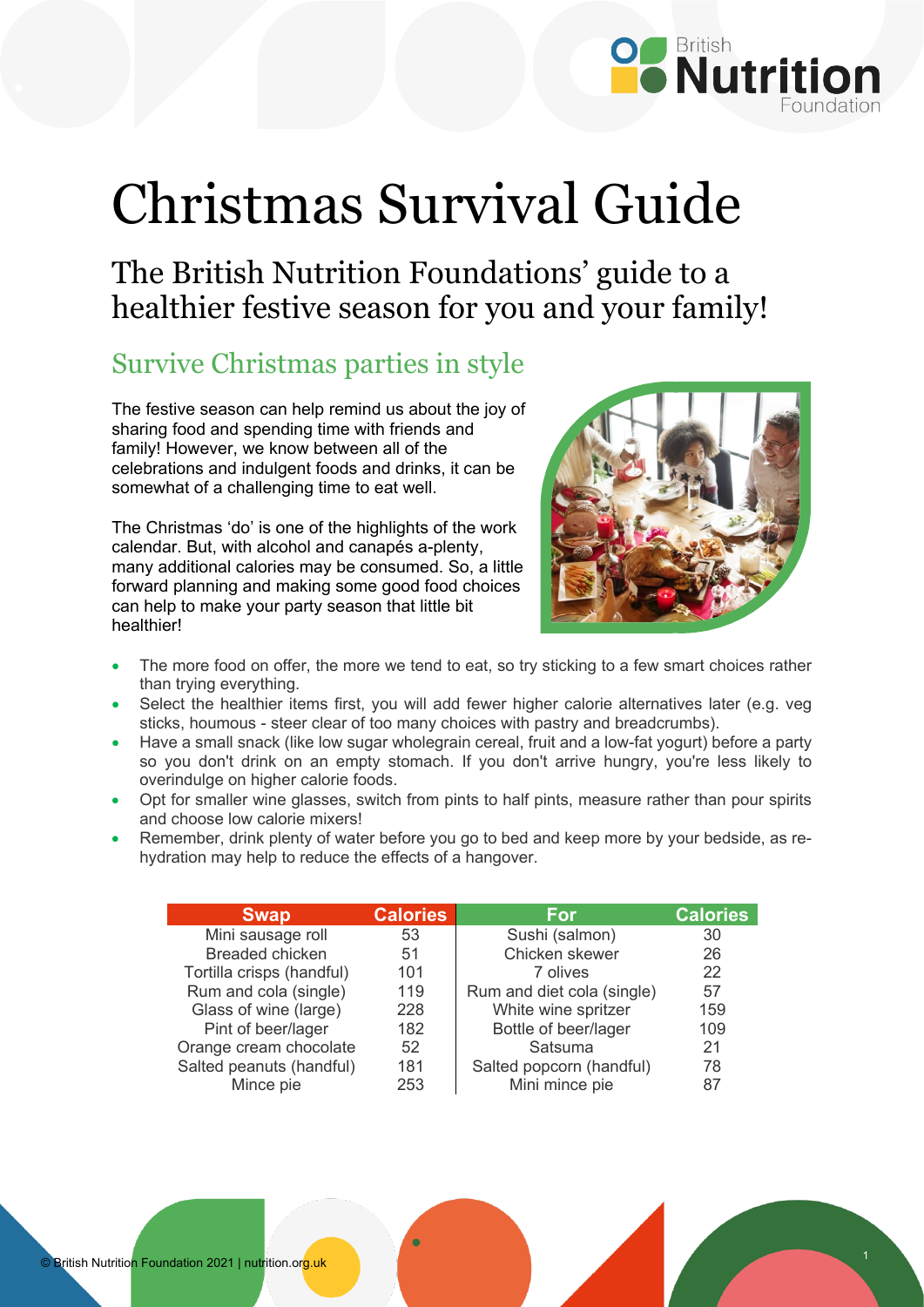

## 12 Christmas Dinner Tips

in case you are looking to make your day that little bit healthier…

- **1.** Before cooking the turkey, prick the skin to allow the fat to run out and cook the bird on a wire rack or an upturned ovenproof plate so it is not sitting in fat all the time.
- **2.** The skin on turkey or goose is where most of the fat is, so remove before eating to reduce saturated fat and calories of your meat. Light meat also has fewer calories than dark meat.
- **3.** Make bread sauce with skimmed milk, adding garlic or cloves for extra flavour!
- **4.** Cut potatoes bigger for roasting larger ones absorb less fat during roasting. The same applies to roasting parsnips and other veg!
- **5.** Use small amounts of vegetable oil on potatoes (as a healthier alternative to goose fat or lard) – they still go crispy!
- **6.** Swap half of your regular potatoes for sweet potatoes, as an alternative that can contribute towards your 5 A DAY.
- **7.** If you leave the skins on your potatoes, you can up your fibre intake for the day!
- **8.** Use the cooking water from your vegetables to make the gravy as this will contain some of the vitamins from the vegetables! Steaming veg also retains more of these vitamins, compared to boiling!
- **9.** To make gravy with less fat, pour the turkey juices into a jug, wait for the fat to rise to the surface and spoon off the fat, before using the juices to make gravy. Use low salt stock cubes for gravy and try to limit salt added at the table.
- **10.** Serve a variety of vegetables as they all provide different essential nutrients. Vegetables are what we call low-energy density foods – so you can eat lots for relatively few calories (provided they are not covered fats like butter). Use chopped fresh herbs or lemon zest instead to add flavour. Try caraway with your carrots, or nutmeg with your Brussels sprouts for a deliciously Christmassy taste!
- **11.** Instead of using sausage meat stuffing, why not replace with a chestnut, nut or fruitbased version.
- **12.** Christmas pudding and other festive desserts can be delicious, but also very rich why not opt for a small portion and add additional fruit for a 5 A DAY contribution.